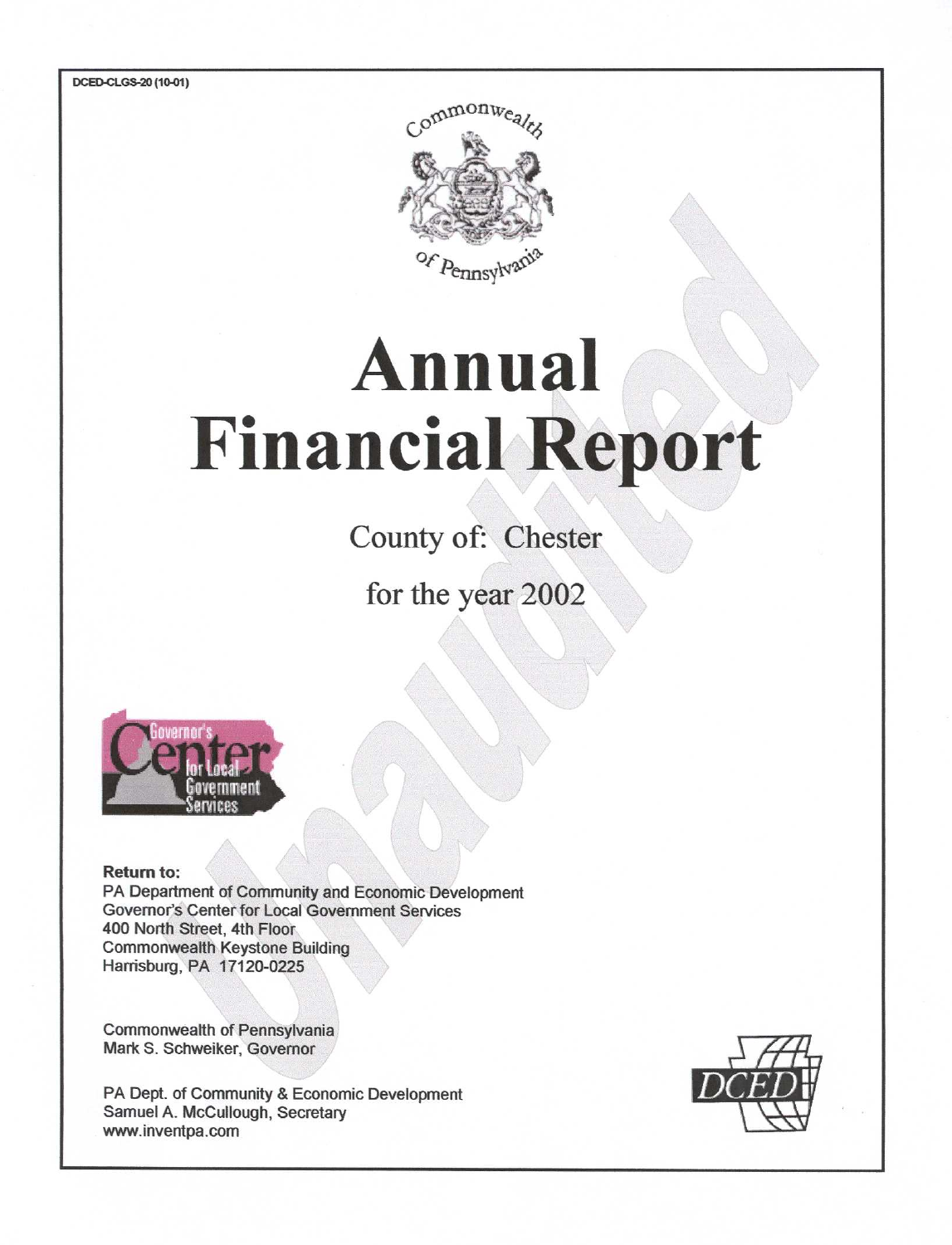|           | <b>Balance Sheet</b> , December 31st, 2002                  |    |                     |  |                        |                         |                          |                     |            |  |
|-----------|-------------------------------------------------------------|----|---------------------|--|------------------------|-------------------------|--------------------------|---------------------|------------|--|
|           | <b>Governmental Funds</b><br><b>Assets and Other Debits</b> |    |                     |  |                        |                         |                          |                     |            |  |
|           |                                                             |    | <b>General Fund</b> |  | <b>Special Revenue</b> | <b>Capital Projects</b> |                          | <b>Debt Service</b> |            |  |
| 1100      | Cash and Investments                                        | \$ | 16,118,921          |  | 16,673,472             |                         | 67,281,608               |                     | 5,134,624  |  |
| 1200      | Accounts Receivable (exclude taxes)                         |    | 740,078             |  | 1,691,714              |                         | 6,456                    |                     |            |  |
| 1210      | Taxes Receivable                                            |    | 4,042,181           |  | 345,891                |                         | $\overline{\phantom{0}}$ |                     | 609,278    |  |
| 1300-1600 | <b>Other Current Assets</b>                                 |    | 15,552,243          |  | 21,662,698             |                         | 100,000                  |                     |            |  |
| 1700      | <b>Fixed Assets</b>                                         |    |                     |  | $\,$                   |                         | $\overline{\phantom{0}}$ |                     |            |  |
| 1800      | Other Debits                                                |    | 7,372               |  | 3,757,355              |                         | $\overline{\phantom{0}}$ |                     | 5,976,000  |  |
|           |                                                             |    | 36,460,795          |  | 44, 131, 130           |                         | 67,388,064               |                     | 11,719,902 |  |

|      | <b>Liabilities and Other Credits</b>              |            |            |           |         |
|------|---------------------------------------------------|------------|------------|-----------|---------|
|      | Payroll Taxes and Other Withholdings              | 2,723,261  | 1,258,103  |           |         |
| 2000 | All Other Current Liabilities                     | 7,912,488  | 35,374,746 | 3,293,647 | 554,641 |
| 2300 | Long-Term Liabilities                             |            |            |           |         |
|      | Other Credits                                     |            |            |           |         |
|      | Total Liabilites and Other Credits <del>®</del> S | 10,635,749 | 36,632,849 | 3,299,563 | 554.641 |

| <b>Fund and Account Group Equity</b> |                                           |  |            |                          |            |            |
|--------------------------------------|-------------------------------------------|--|------------|--------------------------|------------|------------|
| 2400                                 | Fund Bal./Retained Earnings/Reserved      |  | 727,262    | 420,339                  | 849,535    | 11,165,261 |
| 2500                                 | Fund Bal./Retained Earnings/Unreserved    |  | 25,097,784 | 7,077,942                | 63,238,966 |            |
| 2600                                 | Contributed Capital                       |  |            | $\overline{\phantom{0}}$ |            |            |
| 2900                                 | <b>Investment in General Fixed Assets</b> |  |            |                          |            |            |
|                                      |                                           |  | 25,825,046 | 7,498,281                | 64,088,501 | 11,165,261 |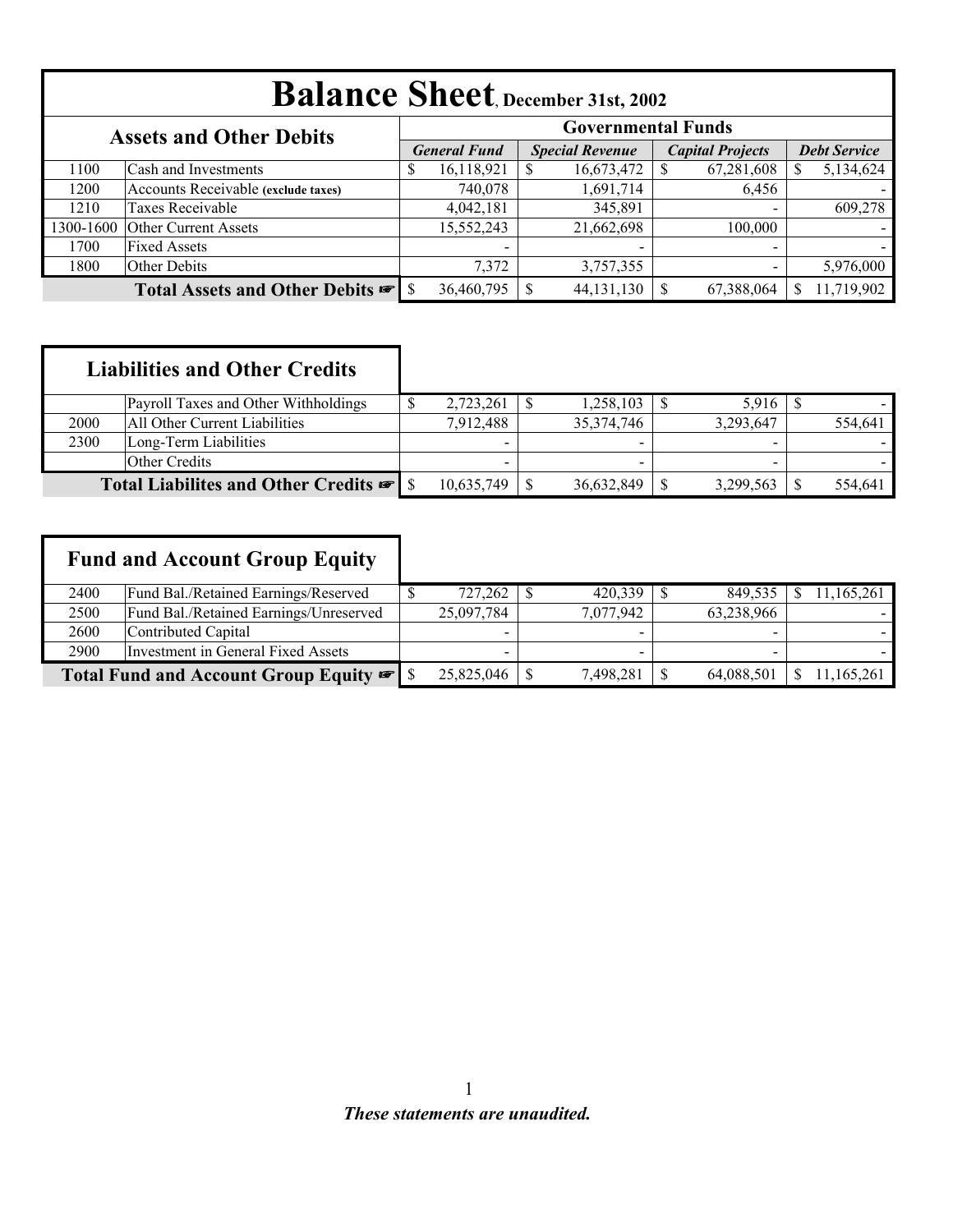|                                              | <b>Balance Sheet</b> , December 31st, 2002                                                   |                          |                         |                 |                             |                            |             |                        |               |  |
|----------------------------------------------|----------------------------------------------------------------------------------------------|--------------------------|-------------------------|-----------------|-----------------------------|----------------------------|-------------|------------------------|---------------|--|
|                                              | <b>Proprietary Funds</b><br><b>Fiduciary Funds</b><br><b>Account Groups</b><br><b>Totals</b> |                          |                         |                 |                             |                            |             |                        |               |  |
| <b>Internal Service</b><br><i>Enterprise</i> |                                                                                              |                          | <b>Trust and Agency</b> |                 | <b>General Fixed Assets</b> | <b>Gen. Long Term Debt</b> |             | <b>Memorandum Only</b> |               |  |
| $\overline{\mathbf{S}}$                      | 227,716                                                                                      | 4,227,074                |                         | 155,651,401     | S                           | $\sim$                     | S           |                        | 265,314,816   |  |
|                                              | 4,145,382                                                                                    | 52,894                   |                         | 7,651,106       |                             | $\overline{\phantom{0}}$   |             |                        | 14,287,630    |  |
|                                              |                                                                                              |                          |                         | 7,073,231       |                             | $\overline{\phantom{0}}$   |             |                        | 12,070,581    |  |
|                                              | 206,272                                                                                      | .640,829                 |                         |                 |                             |                            |             |                        | 39,162,042    |  |
|                                              | 2,056,378                                                                                    | .693,920                 |                         |                 |                             | 125,278,050                |             |                        | 129,028,348   |  |
|                                              | $\overline{\phantom{a}}$                                                                     | $\overline{\phantom{a}}$ |                         | $\qquad \qquad$ |                             |                            | 238,490,792 |                        | 248, 231, 519 |  |
|                                              | 6,635,748                                                                                    | 7,614,717                |                         | 170, 375, 738   |                             | 125,278,050                | 238,490,792 |                        | 708,094,936   |  |

\$ 708,094,936 **TOTAL ASSETS**

| 618.976                  | 2,528,034 | ۰IJ | 14.210     | $\sim$ | -           | 7,148,500     |
|--------------------------|-----------|-----|------------|--------|-------------|---------------|
| ,067,536                 | 521,807   |     | 26,058,903 |        |             | 74,783,768    |
| ,729,010                 | 3,211,423 |     |            |        | 238,490,792 | 243, 431, 225 |
| $\overline{\phantom{0}}$ |           |     |            |        |             |               |
| 3,415,522                | 6,261,264 | ₼   | 26,073,113 | $\sim$ | 238,490,792 | 325, 363, 493 |

|     |           | $\sim$                   | $\sqrt{2}$<br>- 12 | 144.302.625   | -           |                          |    | 157,465,022 |
|-----|-----------|--------------------------|--------------------|---------------|-------------|--------------------------|----|-------------|
|     | 63,651    | ,353,453                 |                    |               |             |                          |    | 96,831,796  |
|     | 3,156,575 | $\overline{\phantom{0}}$ |                    | -             |             |                          |    | 3,156,575   |
|     |           |                          |                    |               | 125,278,050 |                          |    | 125,278,050 |
| -\$ | 3,220,226 | ,353,453                 |                    | 144, 302, 625 | 125,278,050 | $\overline{\phantom{0}}$ | мB | 382,731,443 |

| <b>TOTAL LIABILITIES AND FUND AND ACCOUNT GROUP EQUITY</b> |  | 708,094,936 |
|------------------------------------------------------------|--|-------------|
|------------------------------------------------------------|--|-------------|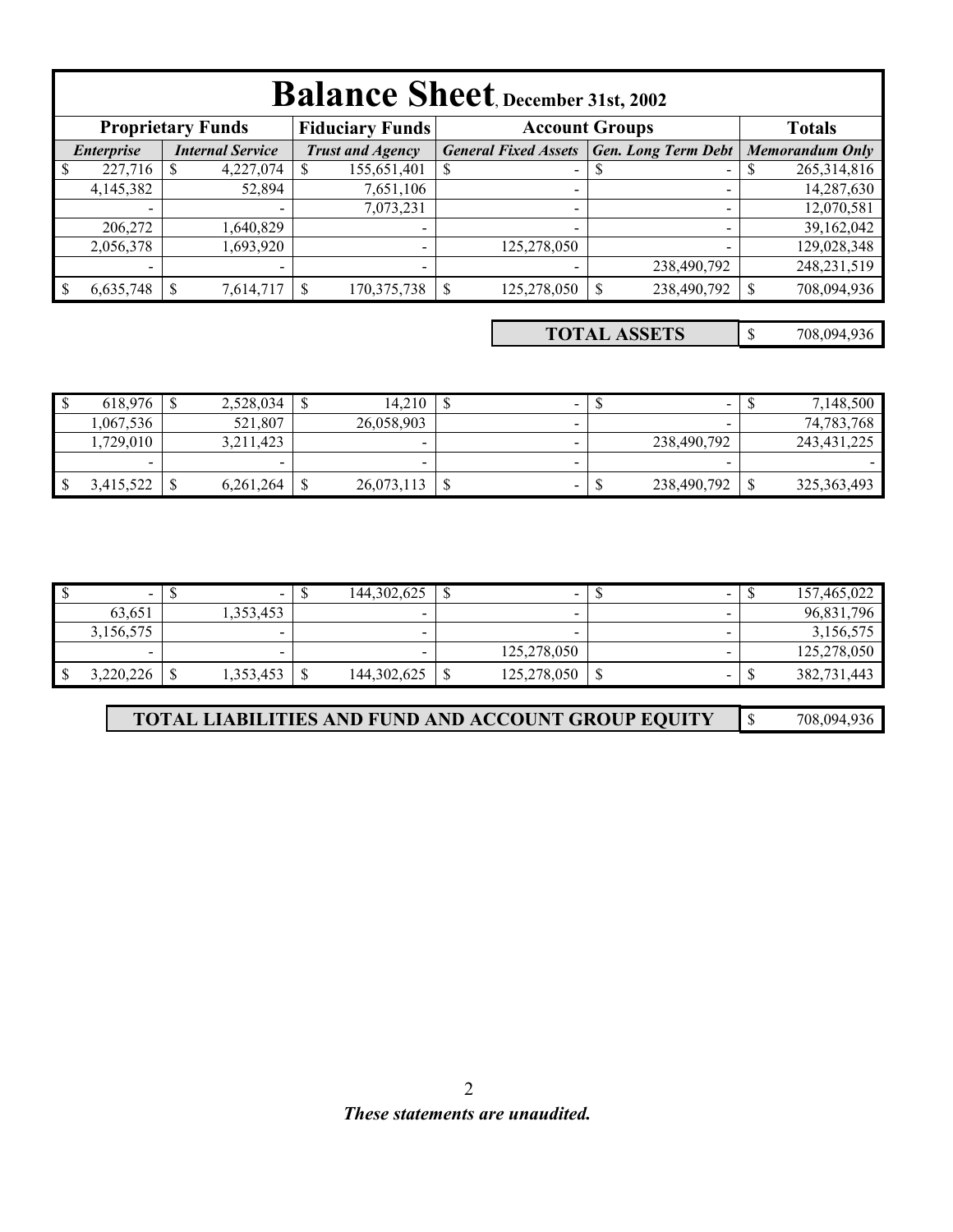|      | <b>REVENUES</b>                |    |                          | <b>Governmental Funds</b>  |                         |
|------|--------------------------------|----|--------------------------|----------------------------|-------------------------|
|      | <b>Taxes</b>                   |    | <b>General Fund</b>      | <b>Special Revenue</b>     | <b>Capital Projects</b> |
| 3110 | <b>Real Estate Taxes</b>       | S  | 75,206,990               | 8,879,307                  | \$                      |
| 3120 | Per Capita Taxes               |    |                          |                            |                         |
| 3130 | <b>Personal Property Taxes</b> |    | 441,088                  | -                          |                         |
| 3140 | Hotel Room Rental Taxes        |    |                          |                            |                         |
| 3150 | <b>Occupation Taxes</b>        |    |                          | $\overline{\phantom{0}}$   |                         |
| 3160 | <b>Sales Taxes</b>             |    | $\overline{\phantom{0}}$ |                            |                         |
| 3199 | Other (please specify)         |    |                          | $\overline{\phantom{0}}$   |                         |
|      |                                |    |                          |                            |                         |
|      |                                |    |                          |                            |                         |
|      |                                |    |                          |                            |                         |
|      |                                |    |                          |                            |                         |
|      |                                |    |                          |                            |                         |
|      | Total Taxes                    | -S | 75,648,078               | $\mathcal{S}$<br>8,879,307 | S                       |

|      | <b>Acenses and</b><br>Permits<br>___ |                                                                      |        |
|------|--------------------------------------|----------------------------------------------------------------------|--------|
| 3200 | $-$<br>Permits<br>Licenses and       | $\bigcap_{n\in\mathbb{N}}$<br>298<br>$\mathbf{u}$<br>. <i>.</i><br>. | $\sim$ |

|      | <b>Intergovernmental Revenues</b> |            |                   |           |
|------|-----------------------------------|------------|-------------------|-----------|
| 3310 | Federal                           | 2,560,358  | $49,981,715$   \$ | 1,248,000 |
| 3320 | <b>State</b>                      | 7,883,744  | 82,442,900        | 1,750,000 |
| 3330 | Local Government Units            | 118,825    | 154,593           |           |
| 3340 | Combination                       | $\,$       |                   |           |
|      | Total Intergovernment Revenues    | 10,562,927 | 132,579,208       | 2,998,000 |

|      | <b>Charges for Service</b>                        |            |                          |  |
|------|---------------------------------------------------|------------|--------------------------|--|
| 3410 | General Administration                            | 13,663,755 | 52,607                   |  |
| 3420 | Judicial Administration                           | 2,608,430  | 44,715                   |  |
| 3440 | Public Safety                                     | 157,654    | $\blacksquare$           |  |
| 3443 | Corrections                                       | 1,361,463  | $\overline{\phantom{a}}$ |  |
| 3444 | Emergency Telephone Chrg/911                      |            | 4,966,489                |  |
| 3450 | Public Works                                      |            |                          |  |
| 3460 | Human Services (except institutional)             |            | 602,071                  |  |
| 3465 | Health                                            | 122,939    | 11,218                   |  |
| 3466 | <b>Institutional Care</b>                         | 213,999    |                          |  |
| 3470 | <b>Recreation Charges/Permits</b>                 |            | 53,030                   |  |
| 3490 | Other Charges for Service                         |            | 25,139                   |  |
|      | Total Charges for Service $\blacktriangleright$ s | 18,128,240 | 5,755,269                |  |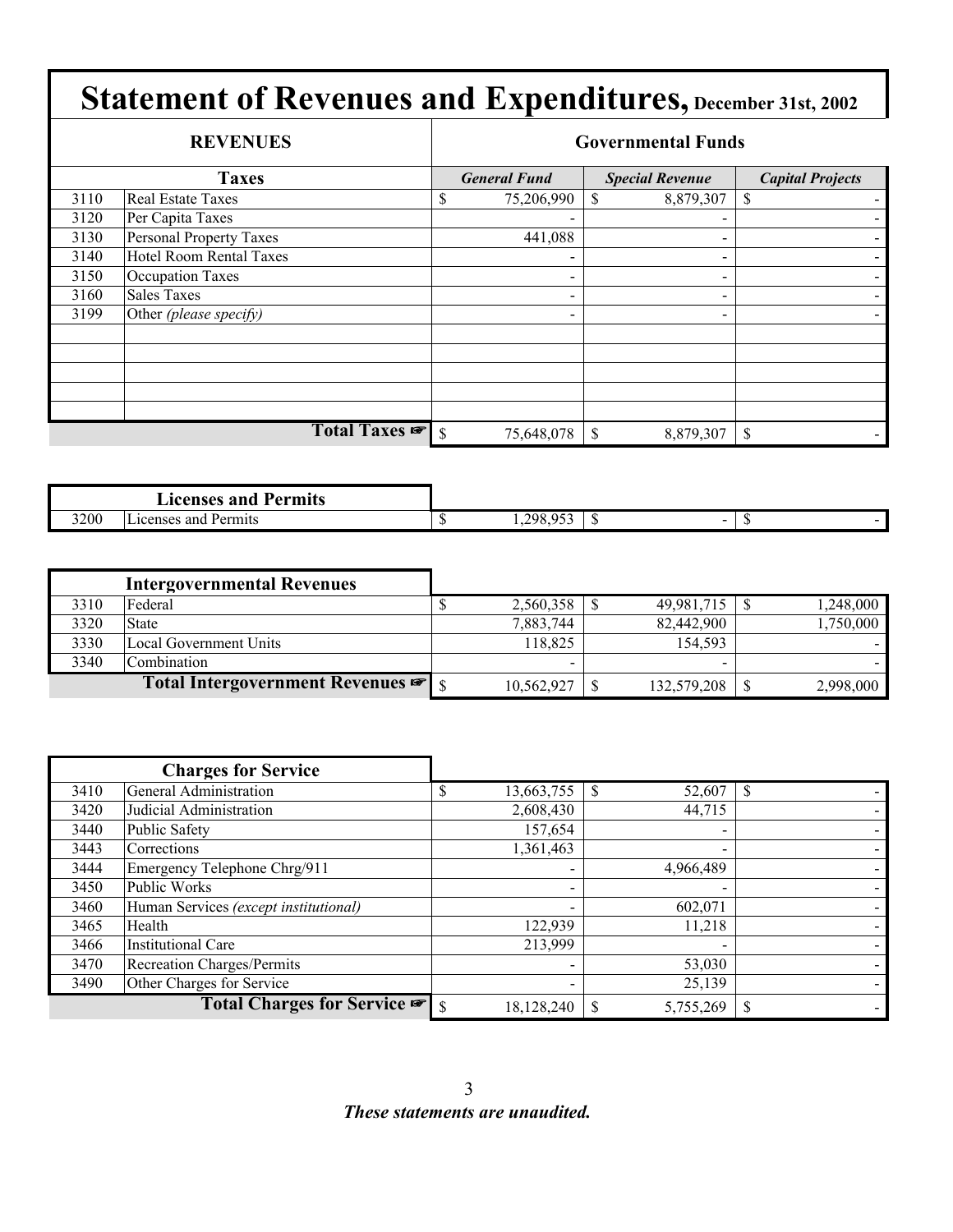|                          |                                  |                                         | <b>Proprietary Funds</b> | <b>Fuduciary Fund</b><br><b>Type</b>                                   | <b>Totals</b>                         |
|--------------------------|----------------------------------|-----------------------------------------|--------------------------|------------------------------------------------------------------------|---------------------------------------|
|                          | <b>Debt Service</b>              | <b>Enterprise</b>                       | <b>Internal Service</b>  | <b>Trust and Agency</b>                                                | <b>Memorandum Only</b>                |
| \$                       | 15,659,363                       | $\mathbb S$<br>$\overline{\phantom{0}}$ | \$                       | \$<br>$\blacksquare$<br>$\qquad \qquad \blacksquare$                   | \$<br>99,745,660                      |
|                          | $\blacksquare$                   | $\blacksquare$                          |                          | $\blacksquare$<br>$\blacksquare$                                       |                                       |
|                          | $\sim$                           | $\blacksquare$                          |                          | $\blacksquare$<br>$\sim$                                               | 441,088                               |
|                          | $\blacksquare$                   | $\blacksquare$                          |                          | $\overline{\phantom{0}}$<br>$\blacksquare$                             |                                       |
|                          | $\qquad \qquad \blacksquare$     | $\qquad \qquad \blacksquare$            |                          | $\blacksquare$<br>$\blacksquare$                                       |                                       |
|                          | $\blacksquare$<br>$\blacksquare$ | $\overline{\phantom{a}}$<br>۰           |                          | $\blacksquare$<br>$\blacksquare$<br>$\blacksquare$<br>$\sim$           |                                       |
|                          |                                  |                                         |                          |                                                                        |                                       |
|                          |                                  |                                         |                          |                                                                        |                                       |
|                          |                                  |                                         |                          |                                                                        |                                       |
|                          |                                  |                                         |                          |                                                                        |                                       |
|                          |                                  |                                         |                          |                                                                        |                                       |
| $\mathbb{S}$             | 15,659,363                       | $\mathbb{S}$                            | $\mathbb S$              | $\mathbb S$<br>$\overline{a}$                                          | $\mathbb S$<br>100,186,748            |
| $\sqrt{S}$               | $\frac{1}{2}$                    | $\sqrt{3}$<br>$\overline{\phantom{0}}$  | $\overline{\mathcal{S}}$ | $-$ \$<br>$\overline{\phantom{a}}$                                     | 1,298,953<br>$\overline{\mathcal{S}}$ |
|                          |                                  |                                         |                          |                                                                        |                                       |
|                          |                                  |                                         |                          |                                                                        |                                       |
| $\overline{\mathcal{S}}$ | $\blacksquare$                   | $\overline{\mathcal{S}}$                | $\overline{\mathcal{S}}$ | $\overline{\mathcal{S}}$<br>$\overline{a}$<br>$\overline{\phantom{a}}$ | 53,790,073<br>$\$$                    |
|                          | $\blacksquare$                   | $\qquad \qquad \blacksquare$            |                          | $\blacksquare$<br>$\blacksquare$                                       | 92,076,644                            |
|                          | $\blacksquare$                   | $\overline{\phantom{0}}$                |                          | $\blacksquare$<br>$\blacksquare$                                       | 273,418                               |
|                          | $\blacksquare$                   | $\overline{\phantom{0}}$                |                          | $\blacksquare$<br>$\blacksquare$                                       |                                       |
| $\mathbb S$              | $\mathbf{r}$                     | $\mathbb S$                             | $\mathbb S$              | $\mathbb S$<br>$\blacksquare$                                          | $\mathbb S$<br>146, 140, 135          |
|                          |                                  |                                         |                          |                                                                        |                                       |
| <b>¢</b>                 |                                  | $\overline{\mathbf{r}}$                 | $\overline{\mathbf{r}}$  |                                                                        | 30.707.332<br>$\overline{\mathbf{r}}$ |

| -                        | $\sim$                   | 16,990,970<br>$\mathcal{S}$  | $\mathbb{S}$<br>$\blacksquare$ | 30,707,332<br><sup>\$</sup> |
|--------------------------|--------------------------|------------------------------|--------------------------------|-----------------------------|
| -                        | $\blacksquare$           |                              | $\overline{\phantom{a}}$       | 2,653,145                   |
| $\overline{\phantom{0}}$ | $\blacksquare$           | -                            | $\blacksquare$                 | 157,654                     |
| -                        | $\overline{\phantom{0}}$ |                              |                                | 1,361,463                   |
|                          | $\overline{\phantom{0}}$ |                              |                                | 4,966,489                   |
|                          |                          |                              |                                |                             |
| $\overline{\phantom{0}}$ | $\overline{\phantom{0}}$ | -                            |                                | 602,071                     |
| $\overline{\phantom{0}}$ | $\overline{\phantom{0}}$ | -                            |                                | 134,157                     |
|                          | 18,843,860               | $\overline{\phantom{0}}$     |                                | 19,057,859                  |
| $\blacksquare$           | $\blacksquare$           | $\qquad \qquad \blacksquare$ | $\overline{\phantom{a}}$       | 53,030                      |
| -                        | 17,524                   | 1,138,919                    |                                | 1,181,582                   |
|                          | 18,861,384               | \$<br>18,129,889             | \$                             | 60,874,782                  |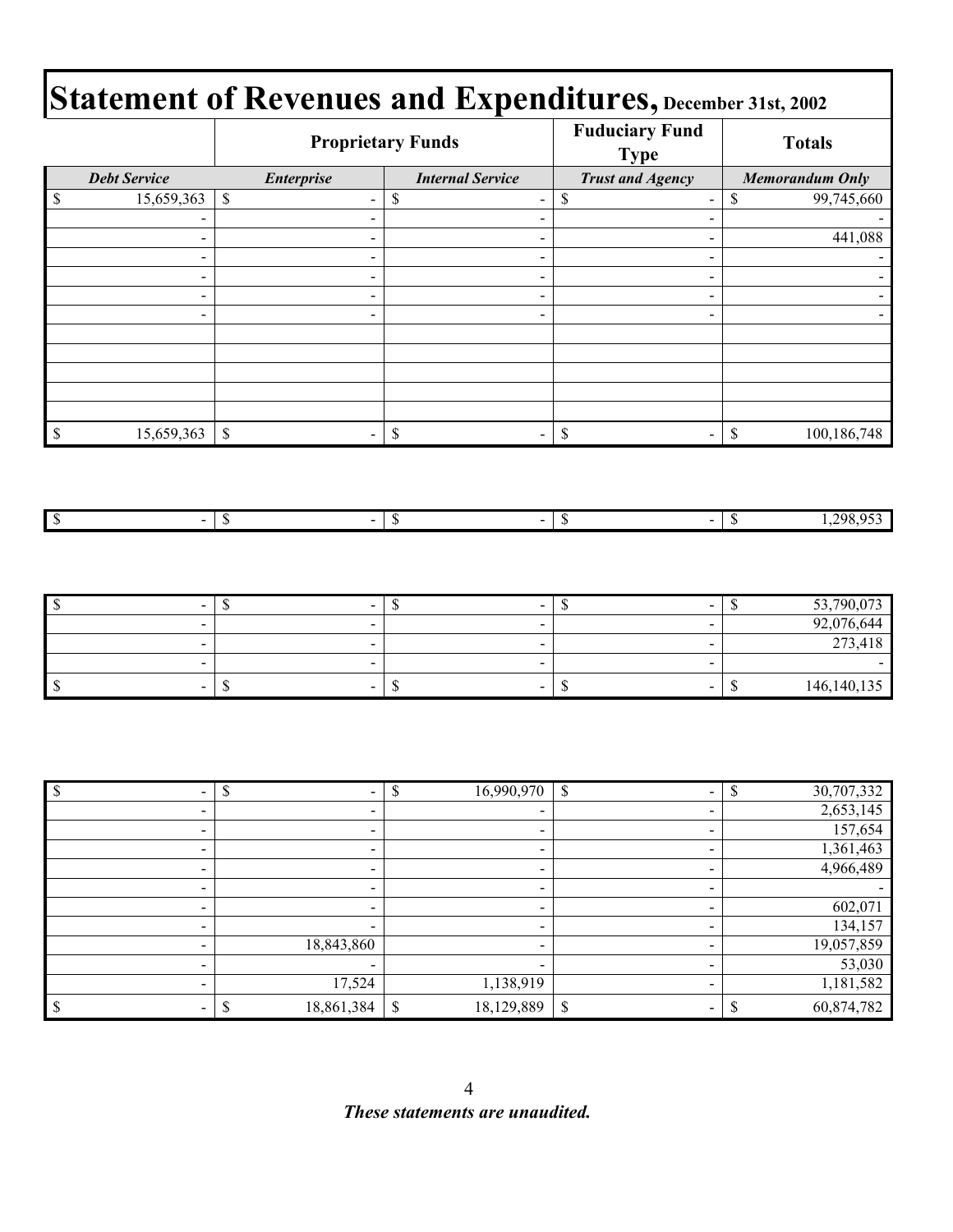|        | <b>Statement of Revenues and Expenditures, December 31st, 2002</b> |                           |                     |               |                        |                         |            |  |  |
|--------|--------------------------------------------------------------------|---------------------------|---------------------|---------------|------------------------|-------------------------|------------|--|--|
|        | <b>Fines and Forfeits</b>                                          | <b>Governmental Funds</b> |                     |               |                        |                         |            |  |  |
|        |                                                                    |                           | <b>General Fund</b> |               | <b>Special Revenue</b> | <b>Capital Projects</b> |            |  |  |
| 3500   | Fines and Forfeits                                                 | \$                        | 952,233             | $\mathbf S$   | 72,670                 | $\mathcal{S}$           |            |  |  |
|        |                                                                    |                           |                     |               |                        |                         |            |  |  |
|        | <b>Miscellaneous Revenues</b>                                      |                           |                     |               |                        |                         |            |  |  |
| 3610   | <b>Interest Earnings</b>                                           | \$                        | 1,057,767           | <sup>\$</sup> | 385,268                | <sup>\$</sup>           | 1,494,642  |  |  |
| 3620   | Rents and Royalties                                                |                           | 85,441              |               | 208,240                |                         |            |  |  |
| 3670   | Private Contrib and Donations                                      |                           | 19,805              |               | 688,670                |                         |            |  |  |
| 3680   | <b>Retirement System Revenues</b>                                  |                           |                     |               |                        |                         |            |  |  |
| 3690   | Other Miscellaneous Revenues                                       |                           | 2,963,920           |               | 1,516,285              |                         |            |  |  |
|        | Total Miscellaneous Revenues                                       | $\mathbf S$               | 4,126,933           | \$            | 2,798,463              | \$                      | 1,494,642  |  |  |
|        |                                                                    |                           |                     |               |                        |                         |            |  |  |
|        | <b>Other Financing Sources</b>                                     |                           |                     |               |                        |                         |            |  |  |
| 3910   | Proceeds from Fixed Asset Disposition                              | \$                        | 13,489              | $\mathbb{S}$  |                        | $\mathcal{S}$           |            |  |  |
| 3920   | <b>Interfund Operating Transfers</b>                               |                           | 93,823              |               | 17,409,293             |                         | 1,551,299  |  |  |
| 3930   | Proceeds from General Long Term Debt                               |                           |                     |               |                        |                         | 41,590,000 |  |  |
| 3940   | Refund of Prior Year's Expenditures                                |                           |                     |               | (61,093)               |                         | 119,652    |  |  |
|        |                                                                    |                           |                     |               |                        |                         |            |  |  |
|        | Total Other Financing Sources                                      | \$                        | 107,312             | \$            | 17,348,200             | \$                      | 43,260,951 |  |  |
|        |                                                                    |                           |                     |               |                        |                         |            |  |  |
|        | <b>TOTAL ALL REVENUES</b>                                          |                           | 110,824,676         |               | 167,433,117            |                         | 47,753,593 |  |  |
|        |                                                                    |                           |                     |               |                        |                         |            |  |  |
|        | <b>EXPENDITURES</b>                                                |                           |                     |               |                        |                         |            |  |  |
|        | Administration                                                     |                           |                     |               |                        |                         |            |  |  |
| 000000 | General Government, Excluding Judicial                             | \$                        | 30,104,307          | \$            |                        | $\mathcal{S}$           | 5,732,767  |  |  |
|        | 4180-4190 Judicial Administration                                  |                           | 24,758,954          |               | 4,424,714              |                         | 184,337    |  |  |
|        | Total Administration                                               | \$                        | 54,863,261          | \$            | 4,424,714              | $\mathbb S$             | 5,917,104  |  |  |
|        |                                                                    |                           |                     |               |                        |                         |            |  |  |
|        |                                                                    |                           |                     |               |                        |                         |            |  |  |
|        | <b>Public Safety</b>                                               |                           |                     |               |                        |                         |            |  |  |
| 4210   | Police                                                             | \$                        | $\blacksquare$      | S             | $\blacksquare$         | S                       |            |  |  |
| 4220   | Fire                                                               |                           |                     |               |                        |                         |            |  |  |
| 4230   | Corrections                                                        |                           | 18,579,875          |               |                        |                         | 719,505    |  |  |
| 4240   | Protective Inspections                                             |                           | 7,203,548           |               |                        |                         |            |  |  |
| 4291   | Emergency Management, Including 911                                |                           | 1,792,994           |               | 10,678,062             |                         | 3,805,697  |  |  |
| 4292   | Flood Control                                                      |                           |                     |               |                        |                         |            |  |  |
| 4293   | Ambulance/Rescue                                                   |                           |                     |               |                        |                         |            |  |  |
| 4294   | Other Public Safety                                                |                           |                     |               |                        |                         |            |  |  |
|        | Total Public Safety                                                | $\mathcal{S}$             | 27,576,417          | \$            | 10,678,062             | \$                      | 4,525,202  |  |  |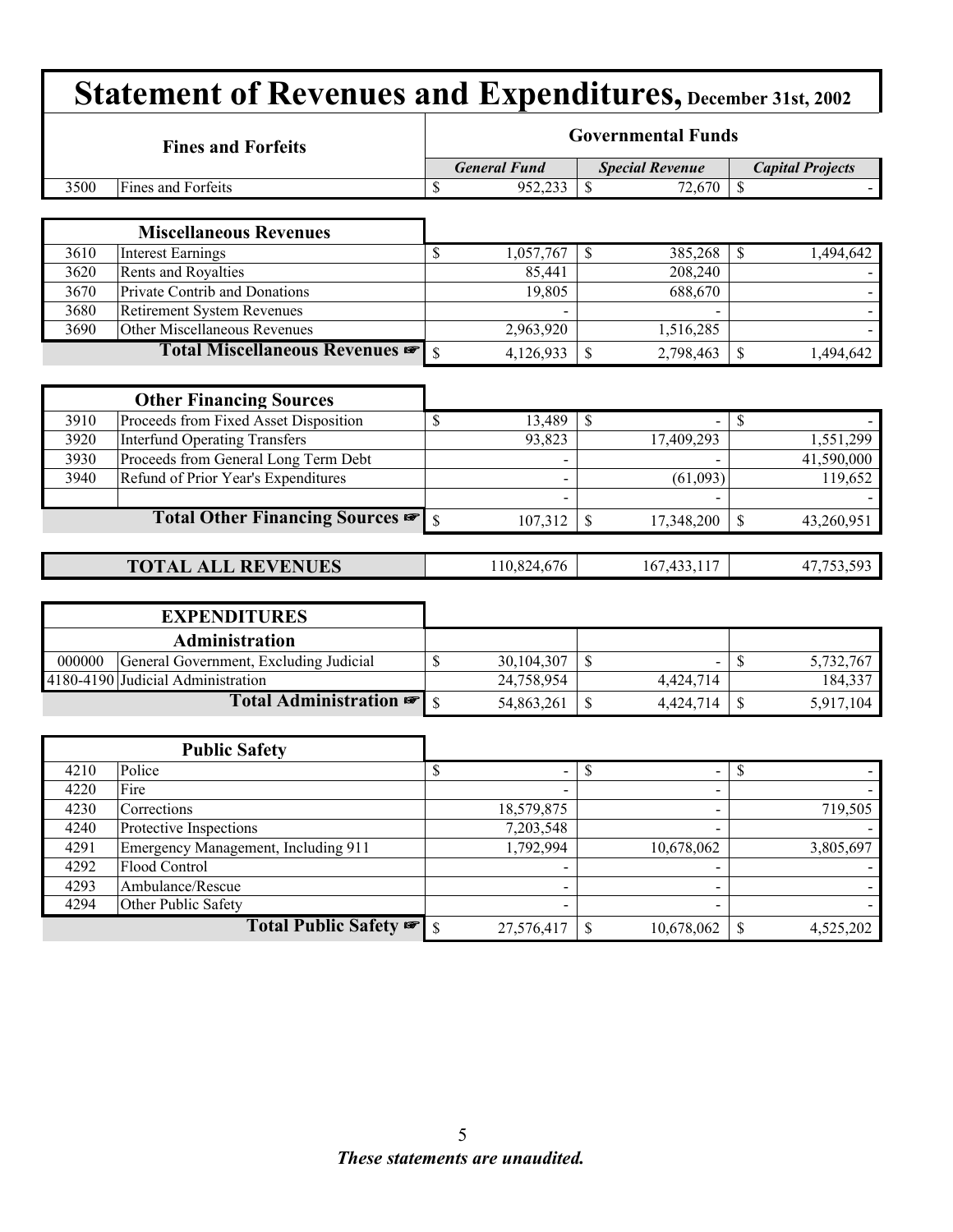|                     |                          | <b>Proprietary Funds</b> | <b>Fiduciary Fund</b><br><b>Types</b> | <b>Total</b>    |  |  |
|---------------------|--------------------------|--------------------------|---------------------------------------|-----------------|--|--|
| <b>Debt Service</b> | <i><b>Enterprise</b></i> | <b>Internal Service</b>  | <b>Trust and Agency</b>               | Memoradium Only |  |  |
|                     |                          |                          |                                       | .024.903        |  |  |

| 374,279 | Ψ | 1,106  | Ψ | 97,610                   | Φ | 24,301                   | 3,434,973   |
|---------|---|--------|---|--------------------------|---|--------------------------|-------------|
| $\,$    |   |        |   | $\overline{\phantom{a}}$ |   | $\overline{\phantom{a}}$ | 293,681     |
| $\,$    |   |        |   | $\overline{\phantom{a}}$ |   | $\overline{\phantom{a}}$ | 708,475     |
| -       |   | -      |   | 138,838                  |   | (6,791,467)              | (6,652,629) |
| 5,735   |   | 12,580 |   | 109,211                  |   |                          | 4,607,731   |
| 380,014 |   | 13,686 |   | 345,659                  | P | (6,767,166)              | 2,392,231   |

| $\overline{\phantom{a}}$ |            |                          |    | -                        | $\overline{\phantom{a}}$ | 13,489      |
|--------------------------|------------|--------------------------|----|--------------------------|--------------------------|-------------|
|                          | 9,935      | 2,658,288                |    | $\overline{\phantom{a}}$ |                          | 21,722,638  |
|                          | -          | $\overline{\phantom{a}}$ |    | -                        |                          | 41,590,000  |
|                          |            | $\overline{\phantom{a}}$ |    | -                        |                          | 58,559      |
|                          |            |                          |    |                          |                          |             |
| 1 S                      | 9,935      | 2,658,288                | ΨD |                          | $\overline{\phantom{a}}$ | 63,384,686  |
|                          |            |                          |    |                          |                          |             |
|                          | 16,049,312 | 21,533,358               |    | 18,475,548               | (6,767,166)              | 375,302,438 |

| - S<br>$\sim$                            | 2,863,347 | $\sqrt{2}$<br>w | 2,552,924                | w | 668,130 |                        | 41,921,475 |
|------------------------------------------|-----------|-----------------|--------------------------|---|---------|------------------------|------------|
| $\sim$                                   | -         |                 | $\overline{\phantom{a}}$ |   | -       |                        | 29,368,005 |
| <sup>S</sup><br>$\overline{\phantom{a}}$ | 2,863,347 | m<br>◡          | 2,552,924                | Ψ | 668,130 | $\sqrt{2}$<br><b>u</b> | 71,289,480 |

|  |  | 19,299,380 |
|--|--|------------|
|  |  | 7,203,548  |
|  |  | 16,276,753 |
|  |  |            |
|  |  |            |
|  |  |            |
|  |  | 42,779,681 |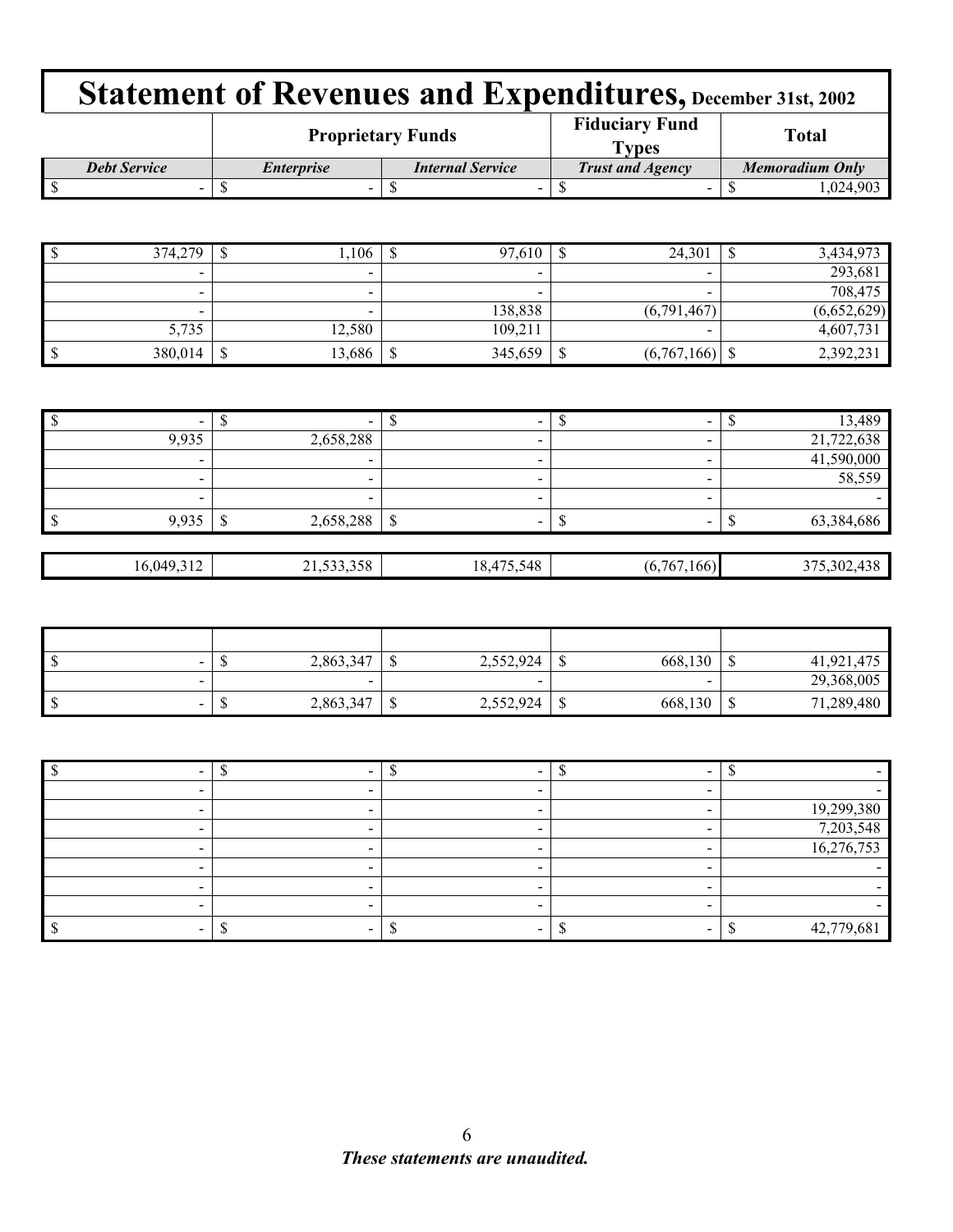|      | <b>Public Works</b>            | <b>Governmental Funds</b> |                          |  |                          |  |                         |  |  |
|------|--------------------------------|---------------------------|--------------------------|--|--------------------------|--|-------------------------|--|--|
|      |                                |                           | <b>General Fund</b>      |  | <b>Special Revenue</b>   |  | <b>Capital Projects</b> |  |  |
| 4310 | Highways and Bridges           |                           | $\blacksquare$           |  | 733,905                  |  | 406,799                 |  |  |
| 4320 | Sanitation/Solid Waste         |                           | $\overline{\phantom{0}}$ |  | $\overline{\phantom{0}}$ |  |                         |  |  |
| 4331 | Airport                        |                           | 36,333                   |  | $\overline{\phantom{0}}$ |  |                         |  |  |
| 4337 | Storm Water/Flood Control      |                           | $\overline{\phantom{0}}$ |  | -                        |  |                         |  |  |
| 4339 | Mass Transit Operation/Subsidy |                           | .288,652                 |  | $\,$                     |  | 208,866                 |  |  |
|      | Other Public Works             |                           |                          |  |                          |  |                         |  |  |
|      | Totals Public Works            |                           | 1,324,985                |  | 733,905                  |  | 615,665                 |  |  |

|      | <b>Human Services</b>               |                          |             |                          |         |
|------|-------------------------------------|--------------------------|-------------|--------------------------|---------|
| 4410 | Aging                               | $\overline{\phantom{a}}$ | 4,913,263   | S                        |         |
| 4420 | Children and Youth Services         | $\overline{\phantom{a}}$ | 32,707,217  |                          | 85,808  |
| 4430 | Drug and Alcohol                    | $\overline{\phantom{0}}$ | 5,332,506   |                          |         |
| 4440 | Economic Opportunity and Employment |                          |             |                          |         |
| 4450 | Health                              | 9,916,486                |             | $\overline{\phantom{0}}$ | 36,538  |
| 4600 | <b>Institutional Care</b>           |                          |             | $\overline{\phantom{0}}$ |         |
| 4470 | Mental Health/Mental Retardation    |                          | 55,935,632  |                          |         |
| 4480 | Transportation                      |                          | 2,313,736   |                          |         |
| 4490 | Other Human Services                | $\overline{\phantom{a}}$ | 24,482,388  |                          |         |
|      | Total Human Services <del>·</del>   | 9,916,486                | 125,684,742 |                          | 122,346 |

|      | <b>Culture and Recreation</b>               |  |           |           |
|------|---------------------------------------------|--|-----------|-----------|
| 4550 | <b>Parks and Recreation</b>                 |  | 4.952.098 | 1.831.154 |
| 4560 | Libraries                                   |  | 4.426.529 | .877.378  |
| 4570 | <b>Other Culture and Recreation</b>         |  | -         |           |
|      | Total Culture and Recreation $\mathbf{F}$ s |  | 9,378,627 | 3,708,532 |

|      | <b>Community and Economic Development</b> |         |                          |        |
|------|-------------------------------------------|---------|--------------------------|--------|
| 4610 | Conservation & Nat. Resources             | 658,816 | $\overline{\phantom{0}}$ |        |
| 4620 | Housing and Community Development         |         | 6,036,246                | 10,957 |
| 4650 | Economic Development                      |         | -                        |        |
| 4660 | <b>Tourist Promotion</b>                  |         | $\overline{\phantom{a}}$ |        |
| 4670 | Other Community & Economic Development    |         |                          |        |
|      |                                           | 658,816 | 6,036,246                | 10,957 |

|      | <b>Debt Service</b>               |        |                          |         |
|------|-----------------------------------|--------|--------------------------|---------|
| 4710 | Debt Principal                    | $\sim$ | -                        |         |
| 4720 | Debt Interest                     | 10.780 |                          |         |
| 4750 | <b>Fiscal Agent's Fees</b>        |        | -                        | 183,310 |
|      | Total Debt Service <del>®</del> s | 10,780 | $\overline{\phantom{a}}$ | 183,310 |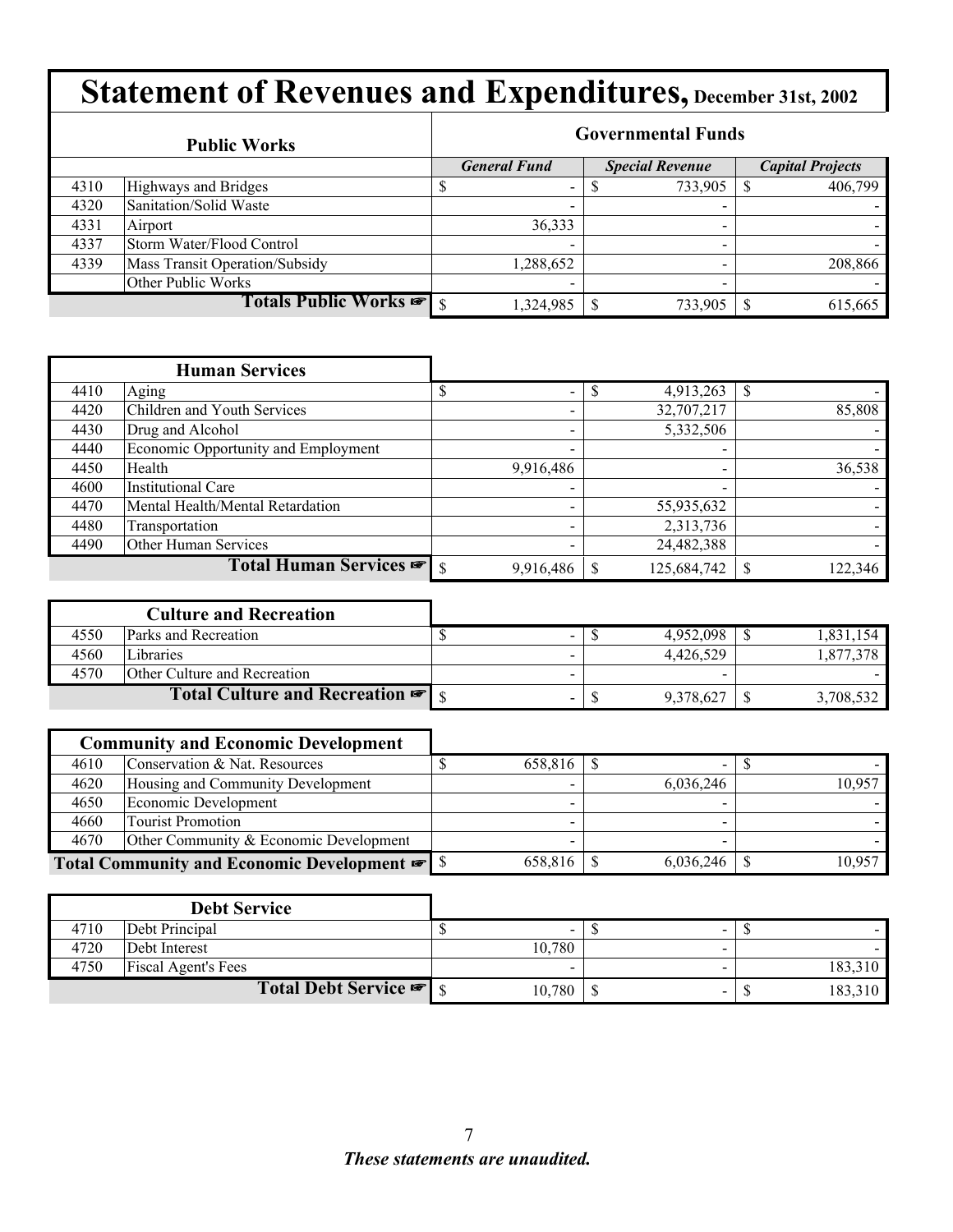|                     |                                              | <b>Propietary Funds</b> | <b>Fiduciary Fund</b><br><b>Type</b> | <b>Total</b>           |  |  |
|---------------------|----------------------------------------------|-------------------------|--------------------------------------|------------------------|--|--|
| <b>Debt Service</b> | <b>Internal Service</b><br><b>Enterprise</b> |                         | <b>Trust and Agency</b>              | <b>Memorandum Only</b> |  |  |
|                     |                                              |                         |                                      | 1,140,704              |  |  |
|                     |                                              |                         |                                      |                        |  |  |
|                     | -                                            |                         |                                      | 36,333                 |  |  |
|                     |                                              | -                       |                                      |                        |  |  |
|                     | -                                            |                         |                                      | 1,497,518              |  |  |
|                     |                                              |                         |                                      |                        |  |  |
|                     |                                              |                         |                                      | 2,674,555              |  |  |

|            |  | 4,913,263   |
|------------|--|-------------|
|            |  | 32,793,025  |
| -          |  | 5,332,506   |
| -          |  |             |
| 11,938,222 |  | 21,891,246  |
| 3,639,905  |  | 3,639,905   |
|            |  | 55,935,632  |
|            |  | 2,313,736   |
| 2,210,668  |  | 26,693,056  |
| 17,788,795 |  | 153,512,369 |

| $\sim$ | $\sim$ | $\sim$ | $\sim$ | 702                                 |
|--------|--------|--------|--------|-------------------------------------|
| $\sim$ |        |        |        | (202.02)                            |
|        |        | -      |        |                                     |
| $\sim$ | $\sim$ | $\sim$ | $\sim$ | ሰዩ<br>$\sim$<br>- 12<br>$\check{ }$ |

|  |   | 650016    |
|--|---|-----------|
|  | - | 6,047,203 |
|  | - |           |
|  | - |           |
|  | - |           |
|  |   | 6.706.019 |

| 9,433,450  | $\sim$<br>Ψ                | -11        | $\sim$ |      | $\sim$ | ື | 9,433,450  |
|------------|----------------------------|------------|--------|------|--------|---|------------|
| 8,188,231  | 57,805                     |            | 23,350 |      | $\sim$ |   | 8,280,166  |
| 108        | $\sim$                     |            | -      |      |        |   | 183,418    |
| 17,621,789 | 57,805<br>$\triangle$<br>ω | - 60<br>۰U | 23,350 | - JD | $\sim$ | ື | 17,897,034 |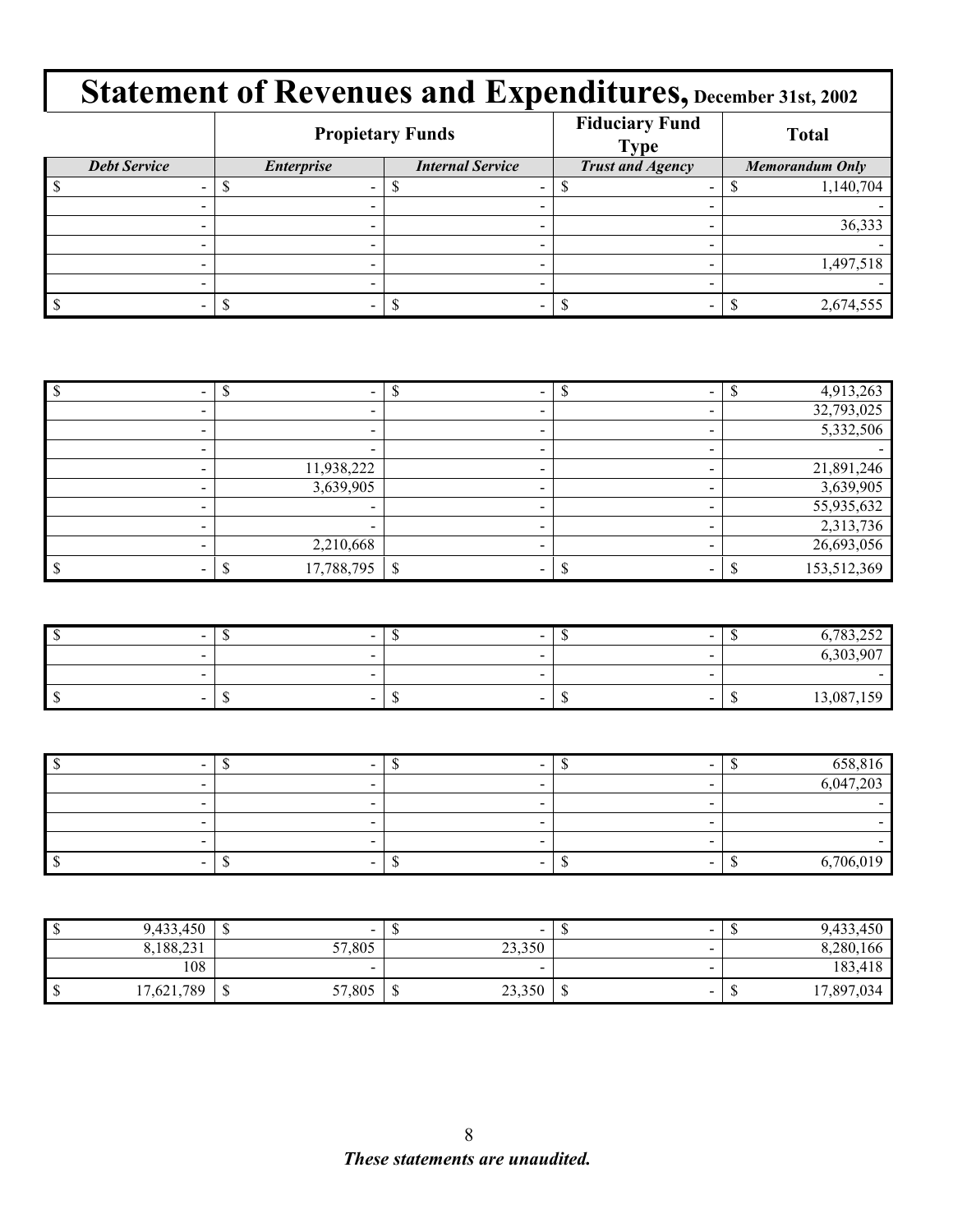|      | <b>Miscellaneous Expenditures</b>    |  | <b>General Fund</b>      |  |                        |  |                         |  |  |
|------|--------------------------------------|--|--------------------------|--|------------------------|--|-------------------------|--|--|
|      |                                      |  | <b>General Fund</b>      |  | <b>Special Revenue</b> |  | <b>Capital Projects</b> |  |  |
| 4810 | Intergovernmental Expenditures       |  |                          |  |                        |  |                         |  |  |
| 4820 | Judgement and Losses                 |  |                          |  | $\,$                   |  |                         |  |  |
| 4830 | <b>Retirement Fund Contributions</b> |  |                          |  |                        |  |                         |  |  |
| 4840 | Worker's Compensation                |  | $\overline{\phantom{0}}$ |  | -                      |  |                         |  |  |
| 4850 | <b>Unemployment Compensation</b>     |  |                          |  |                        |  |                         |  |  |
| 4870 | Ins. Prem. & Other Employee Benefits |  | 1,226,228                |  | 296,644                |  |                         |  |  |
|      | Other Miscellaneous Expenditures     |  | 2,203,979                |  | 6,729,060              |  | 12,198,391              |  |  |
|      | Total Miscellaneous Expenditures     |  | 3,430,207                |  | 7,025,704              |  | 12,198,391              |  |  |

|      | <b>Other Financing Uses</b>        |              |          |         |
|------|------------------------------------|--------------|----------|---------|
| 4920 | Interfund Operating Transfers      | 20,041,642   | .680.996 |         |
| 4940 | Refunds of Prior Year's Revenues   | -            | -        | 119,652 |
|      | Indirect Costs/MLR/Misc. Reimburs. | (10,608,101) |          |         |
|      | Total Other Financing Uses         | 9,433,541    | .680,996 | 119,652 |

| <b>TOTAL ALL EXPENDITURES</b>          | 107.214.493 | 165,642,997 | 27,401     |
|----------------------------------------|-------------|-------------|------------|
|                                        |             |             |            |
| <b>EXCESS/DEFICIT OF REVENUES OVER</b> |             |             |            |
| <b>EXPENDITURES</b>                    | 3,610,183   | 790.<br>120 | 20,352,434 |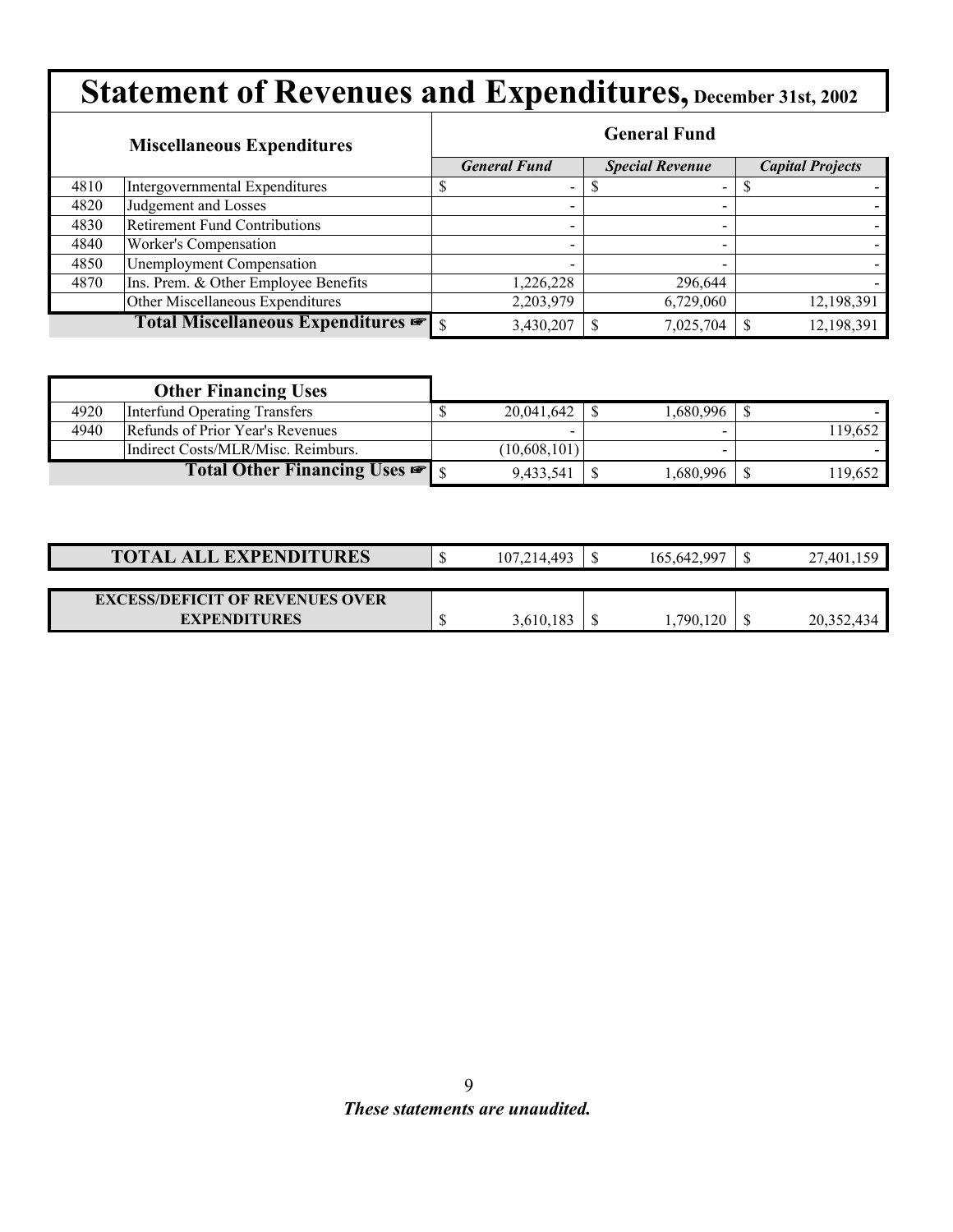|                     |                   | <b>Proprietary Funds</b> | <b>Fiduciary Fund</b><br><b>Types</b> | <b>Total</b>           |
|---------------------|-------------------|--------------------------|---------------------------------------|------------------------|
| <b>Debt Service</b> | <b>Enterprise</b> | <b>Internal Service</b>  | <b>Trust and Agency</b>               | <b>Memorandum Only</b> |
|                     |                   |                          |                                       |                        |
|                     |                   |                          |                                       |                        |
|                     |                   |                          |                                       |                        |
|                     |                   |                          |                                       |                        |
| -                   |                   |                          |                                       |                        |
|                     | 822,307           | 17,111,476               |                                       | 19,456,655             |
|                     |                   |                          | 5,961,074                             | 27,092,504             |
|                     | 822,307           | 17,111,476               | 5,961,074                             | 46,549,159             |

| $\overline{\phantom{a}}$ | $\sim$<br>- 11           | $\overline{\phantom{a}}$<br>. . |        | $\epsilon$ 20<br>21.722<br>722,030<br>$\sim$ 1.    |
|--------------------------|--------------------------|---------------------------------|--------|----------------------------------------------------|
| $\sim$                   |                          | $\sim$                          |        | $\sim$ $\sim$ $\sim$ $\sim$ $\sim$<br>119<br>1.052 |
|                          |                          |                                 |        | 101 <sub>1</sub><br>10,608                         |
| $\sim$                   | $\overline{\phantom{a}}$ | $\overline{\phantom{a}}$        | $\sim$ | ,189<br>11,234                                     |

| ۰U  | 17,621,789 | $\Gamma$<br>Ψ | 21,532,254 | ື | 19,687,750       | ۰ų, | 6,629,204    | 365,729,646 |
|-----|------------|---------------|------------|---|------------------|-----|--------------|-------------|
|     |            |               |            |   |                  |     |              |             |
|     |            |               |            |   |                  |     |              |             |
| - D | (1,572,47) | ◡             | ,104       | ັ | ാറാ<br>1.414.404 |     | (13,396,370) | 9,572,792   |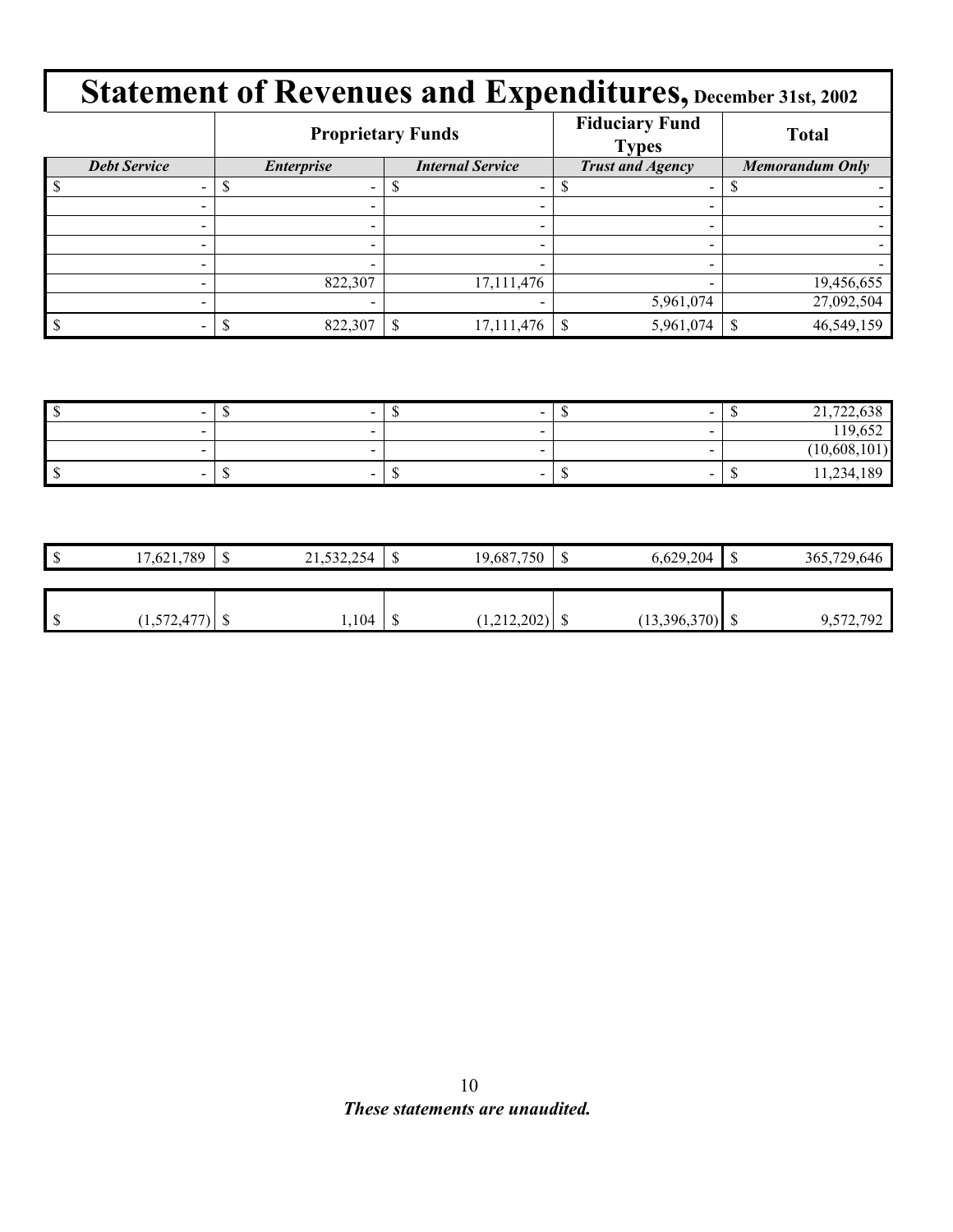|                                                            | <b>DEBT STATEMENT</b> |                  |                      |                    |                  |  |
|------------------------------------------------------------|-----------------------|------------------|----------------------|--------------------|------------------|--|
|                                                            | Year                  | Original         | Outstanding          | <b>Principal</b>   | <b>Principal</b> |  |
| <b>List Each Issue or Loan</b>                             | of                    | <b>Amount of</b> | January 1st or       | <b>Paid During</b> | Outstanding      |  |
|                                                            | <b>Issue</b>          | <b>Issue</b>     | <b>Issued During</b> | Year               | December 31st    |  |
|                                                            |                       |                  | Year                 |                    |                  |  |
| <b>General Obligation Bonds and</b>                        |                       |                  |                      |                    |                  |  |
| <b>Notes</b>                                               |                       |                  |                      |                    |                  |  |
| Advance Refund Substantial Portion of 1991 G.O. Bond       | 1993                  | 35,925,000       | 25,790,000           | 1,435,000          | 24,355,000       |  |
| G.O. Bond-Refunding of 1992 G.O. Note and Portion of       |                       |                  |                      |                    |                  |  |
| 1993 G.O, Note                                             | 1995                  | 30,460,000       | 5,450,000            | 1,265,000          | 4,185,000        |  |
| G.O. Bond-Retire 1995 Note, Info. Tech., Open Space and    |                       |                  |                      |                    |                  |  |
| Facilities Improvements.                                   | 1998                  | 30,000,000       | 27,930,000           | 1,100,000          | 26,830,000       |  |
| G.O. Bond-Partial refunding of 1995 Bonds                  | 1999                  | 24,390,000       | 24,080,000           | 150,000            | 23,930,000       |  |
| G.O. Note-Refunding G.O. Notes 1997 & 1997A                | 2000                  | 10,740,000       | 10,364,000           | 394,000            | 9,970,000        |  |
| G.O. Note-Open Space, Equip. & Fixtures, Const. & Imprmt.  | 2000                  | 12,500,000       | 12,500,000           | 390,000            | 12,110,000       |  |
| G.O. Note-Equip & Fixtures, Const. & Imprmt, Interest,     |                       |                  |                      |                    |                  |  |
| and Refunding 1991 G.O. Bond & 1993 G.O. Note              | 2001                  | 31,616,000       | 29,764,000           | 2,672,000          | 27,092,000       |  |
| G.O. Bond-Refunding 1998 G.O. Note for Open Space, Equip   |                       |                  |                      |                    |                  |  |
| & Fixtures and Advance Refund 1996 G.O. Bond Open          |                       |                  |                      |                    |                  |  |
| Space, 911, Reassessment, Technology, etc.                 | 2001                  | 65,550,000       | 65,550,000           | 2,145,000          | 63,405,000       |  |
| G.O. Note-Open Space, Ag. Preservation, Equip. & Fixtures, |                       |                  |                      |                    |                  |  |
| Const. & Imprmt. County Buildings & Bridges, Debt Serv.    | 2002                  | 41,590,000       | 41,590,000           |                    | 41,590,000       |  |
|                                                            |                       |                  |                      |                    |                  |  |
|                                                            |                       |                  |                      |                    |                  |  |
|                                                            |                       |                  |                      |                    |                  |  |
| <b>Revenue Bonds and Notes</b>                             |                       |                  |                      |                    |                  |  |
|                                                            |                       |                  |                      |                    |                  |  |
|                                                            |                       |                  |                      |                    |                  |  |
| <b>Lease Rental Debt</b>                                   |                       |                  |                      |                    |                  |  |
| Vehicle Lease                                              | 2000                  | 25,050           | 15,386               | 10,902             | 4,484            |  |
| Computer Leases                                            | 2000                  | 700,121          | 238,420              | 238,420            | $\boldsymbol{0}$ |  |
| <b>Computer Leases</b>                                     | 2001                  | 1,064,068        | 715,858              | 354,586            | 361,272          |  |
| <b>Computer Leases</b>                                     | 2002                  | 831,549          | 831,549              | 275,565            | 555,984          |  |
| <b>Tax and Revenue Anticipation</b>                        |                       |                  |                      |                    |                  |  |
| <b>Notes</b>                                               |                       |                  |                      |                    |                  |  |
|                                                            |                       |                  |                      |                    |                  |  |
| Other                                                      |                       |                  |                      |                    |                  |  |
|                                                            |                       |                  |                      |                    |                  |  |

**TOTAL DEBT AND REVENUE ANTICIPATION NOTES**

**\$ 234,388,740**

11 *These statements are unaudited.*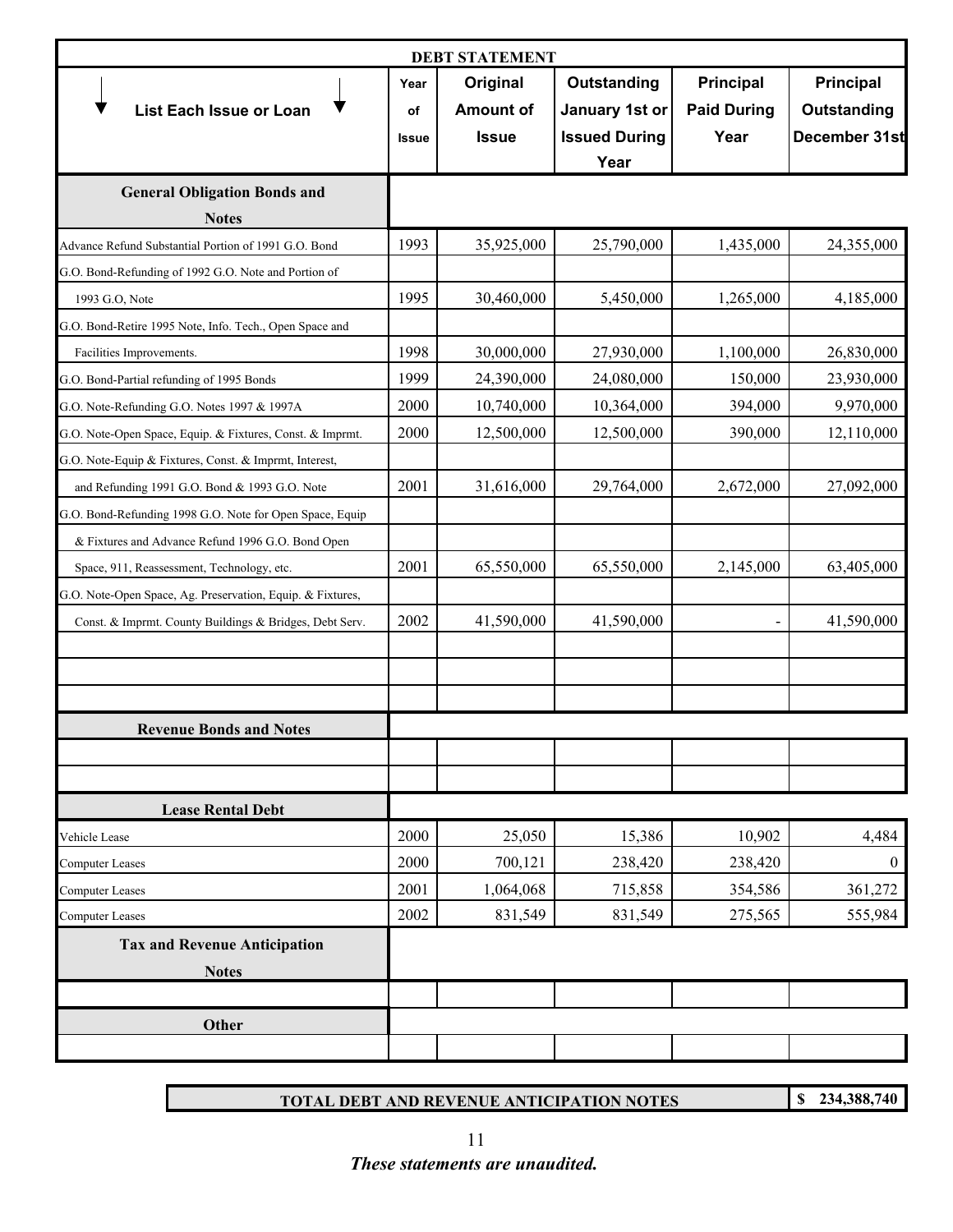| STATEMENT OF CAPITAL EXPENDITURES          |                          |                             |              |  |  |  |
|--------------------------------------------|--------------------------|-----------------------------|--------------|--|--|--|
| Category                                   | <b>Capital Purchases</b> | <b>Capital Construction</b> | <b>Total</b> |  |  |  |
| Airport                                    |                          |                             |              |  |  |  |
| Corrections                                | 297,800                  | 34,616                      | 332,416      |  |  |  |
| <b>Emergency Management/Communications</b> | 3,957,849                |                             | 3,957,849    |  |  |  |
| General Government                         | 409,136                  | 260,022                     | 669,158      |  |  |  |
| Health                                     | 48,294                   |                             | 48,294       |  |  |  |
| Housing and Community Development          | 22,694                   |                             | 22,694       |  |  |  |
| Human Services                             | 93,389                   |                             | 93,389       |  |  |  |
| <b>Institutional Care</b>                  | 83,807                   | 64,000                      | 147,807      |  |  |  |
| Libraries                                  | 24,412                   | 1,587,790                   | 1,612,202    |  |  |  |
| Mass Transit                               |                          |                             |              |  |  |  |
| Other Public Safety                        |                          |                             |              |  |  |  |
| Parks and Recreation                       | 828,166                  | 844,105                     | 1,672,271    |  |  |  |
| Solid Waste                                |                          |                             |              |  |  |  |
| Highways/Bridges                           | 27,101                   | 340,798                     | 367,899      |  |  |  |
| Other (Please specify) Conservation        | 500,679                  |                             | 500,679      |  |  |  |
| Computers                                  | 1,434,351                |                             | 1,434,351    |  |  |  |
|                                            |                          |                             |              |  |  |  |
|                                            |                          |                             |              |  |  |  |
|                                            |                          |                             |              |  |  |  |
|                                            |                          |                             |              |  |  |  |
|                                            |                          |                             |              |  |  |  |
|                                            |                          |                             |              |  |  |  |
|                                            |                          |                             |              |  |  |  |
|                                            |                          |                             |              |  |  |  |
|                                            |                          |                             |              |  |  |  |
|                                            |                          |                             |              |  |  |  |

**TOTAL CAPITAL EXPENDITURES**

**\$ 10,859,009**

#### **TAX RATES, CENSUS AND OTHER INFORMATION**

Assessed Value of Real Estate as of December 31st **8 31,693,743,806 Tax Rate:** General Purposes **2.394** Mills Debt Purposes **0.500** Mills All Other Purposes **0.284** Mills Total **3.178** Mills Employee Compensation: **\$ 93,876,714** (*including all employees and elected officials)* Total salaries, wages, commissions, etc. paid this year.